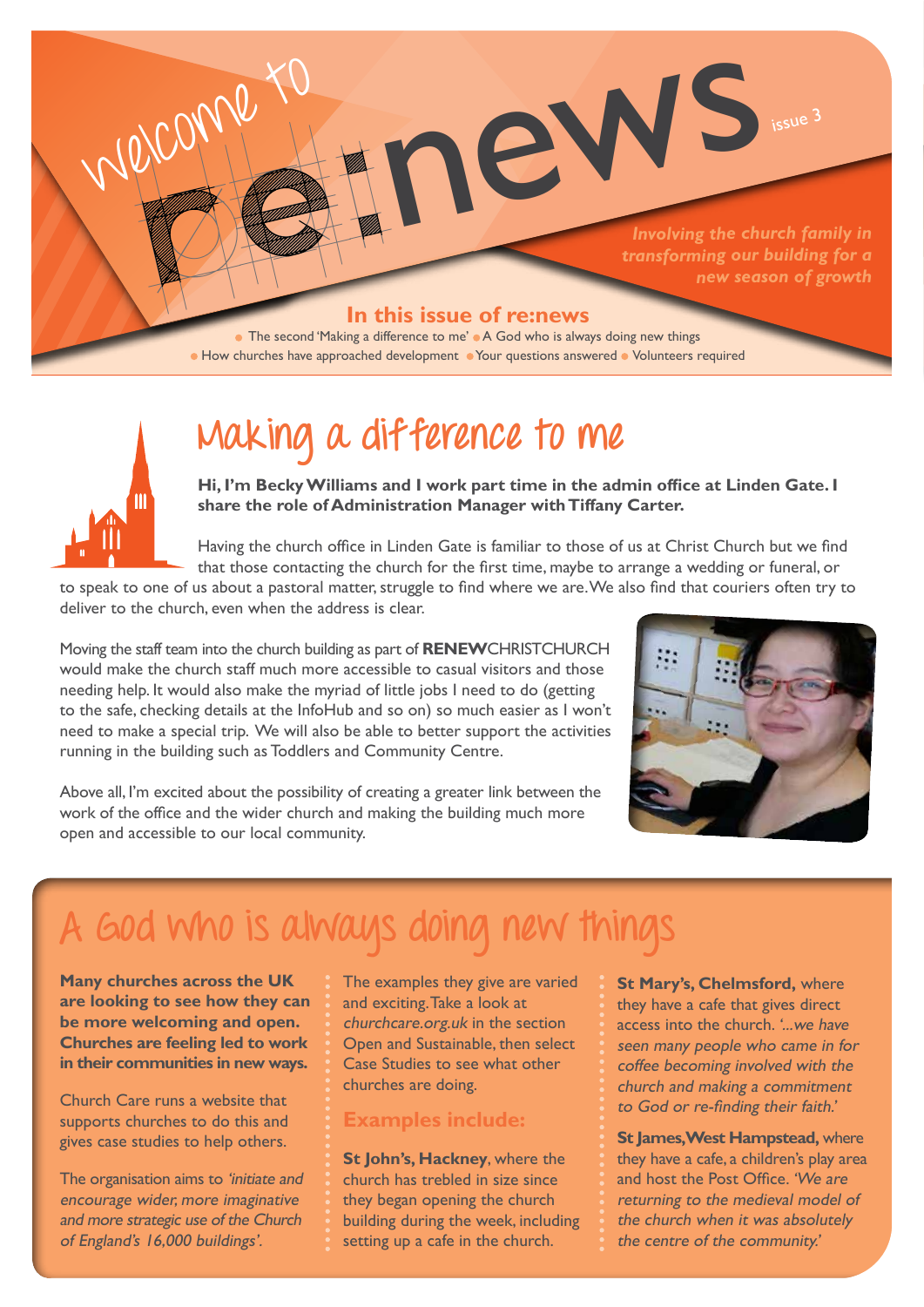## **How churches have approached development**

**Over the next few months, we hope to take a look at some building projects in other churches. Every church will have a different set of needs and different resources. We are not making a direct comparison with Christ Church but there is still much to inspire and learn from when looking at other schemes. In this issue:**

#### **The church cafe run by St Michael's, Stoke Gifford**

The Old School Rooms Coffee Shop in Stoke Gifford opened in 2004, in response to what the church saw as a local need for a place to meet. Young mums chatting over buggies on the green had nowhere to go. In fact, residents generally had nowhere to meet apart from the local pub. The church felt the village lacked a recognisable heart and wanted to respond. So began the Heart of the Community Project; a major development to provide community facilities and strengthen the local community.



The Old School Rooms were identified as an ideal site for a cafe. Plans were also drawn up to develop the buildings behind the School Rooms at a later date to accommodate the growing church.

Even though the cafe started small, opening only a few hours a week to serve drinks and cakes, the project required investment from the church from the very beginning to refurbish and equip it and to employ a part-time member of staff to run it. The rest of the staffing came from church volunteers.

As the cafe became better known, opening hours were gradually increased. By 2007 the cafe was opening 9.30am-2.00pm five days a week, employed a chef and had added light lunches to its menu. The church also employed a full-time manager, Ann Cooke.

"The cafe was always seen as a ministry by the church," said Ann, "and because of this the church was prepared to invest in it. We didn't start to cover our costs until 2015 but the church was committed to the cafe as a way of serving local people."

Now the cafe opens until 4pm on weekdays and for two hours on a Saturday.

"We are now talking about the possibility of more paid staff," said Ann. "We have some wonderful, very hard working volunteers but volunteers aren't always able to commit their hours in the same way that paid staff are required to - and yet we have to run a reliable business. We've found that consistency of opening is very important to keeping our customer base. If people don't know when the cafe is open, they won't make plans to meet there. We've also found that it pays to advertise the cafe with leaflets and if we print our opening hours, we have to know that we can keep to these."



Although the church has a clear vision of the cafe as one of the ministries of the church, they are also clear that they do not want it to be seen as an overtly 'church cafe'. There is no church literature on display, there are no Bibles, unless one has been left by mistake, and no members of the church start conversations about God with customers, but they are very willing to talk if asked.

"We want to see joy in the building. We want it to be a happy place to be and to serve the community," said Ann.

Judging by the numbers of people who choose to use the cafe regularly - local people, church members and business people looking for a hospitable meeting place near Parkway Station the cafe is achieving its aims.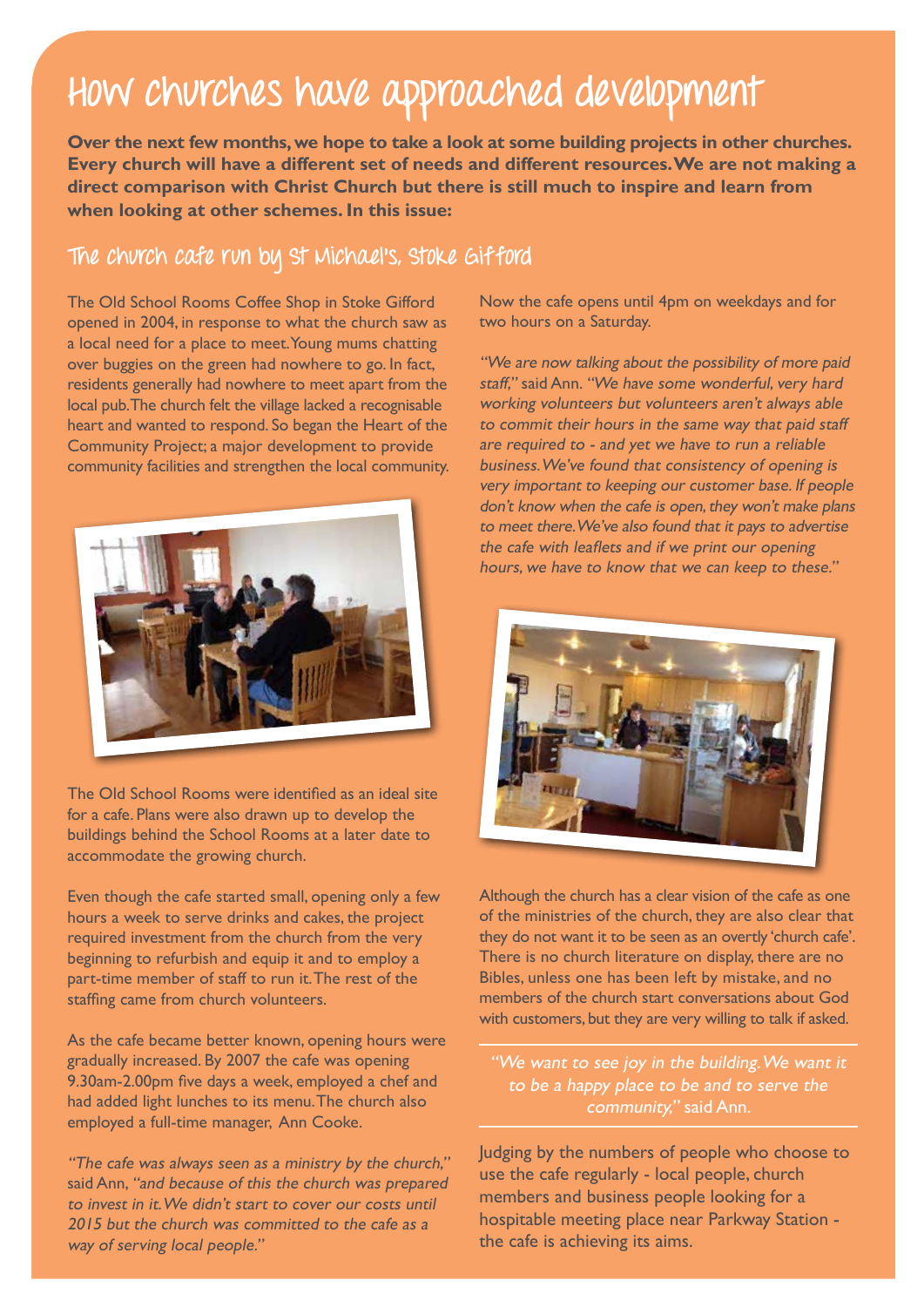## **Your Questions**



In the last edition of re:news, we published answers to some of the questions and comments made by members of the church family about the proposal for a cafe. In this edition, we look at the queries raised about the proposed Village Hall

rooms, the stage and the kitchens. More questions and answers will be published in next edition of re:news.

We would like people to be able to recognise their own questions, so we have used the actual words and numbered the questions as they appear in the full document. This will be available after publication in re:news on the website, www.renewchristchurch.org, or from the church office.

## **Village Hall (Q 21-31)**

#### **21 - What is the seating capacity of the new community hall e.g. if configured sitting around tables. It doesn't appear to be a very large space on the drawings but that may be deceptive.**

The designers tell us that if used as one room, the space would seat 100 theatre style, if split into two rooms, each would seat 50 theatre style. If sitting people around tables, obviously fewer than this could be seated but how many would depend on the size of tables used and the layout.

#### **22 - In what respects will this space and its uses differ**  from that currently available locally elsewhere eg at **Clifton Cathedral, Clifton College and the local hotels?**

We're not comparing like with like if we look at commercial venues - our aim in this is evangelistic, serving and blessing our local community.

#### **23 - Do we plan to undercut the alternatives in price or charge market rates?**

This is not a 'for-profit' but an evangelistic enterprise - prices will be set once research into other church venues has been conducted.

#### **24 - Village Hall – we assume that the wall facing into church will be a glass wall. Will this wall be removable or is it envisaged that for bigger services like carol services, people could sit there and feel part of the congregation?**

The plans provide for an opening wall so that when we need extra capacity this upstairs area will indeed be available to use for additional seating.

**25 - What limitations will there be on the use of the 'community hall' at the same time as activities in the main church eg funerals, concerts or a loud youth service? eg how soundproof in both directions?**

This will be a matter of common sense and practical building management - a funeral would demand sole use of the building (we have no more than half a dozen a year).

#### **26 - The first question posed on the response form is**  regarding the needs of the church. My initial question is **whose needs aren't being met?**

The consultation forms suggest the need for more space for existing activities e.g. Internationals, 20s & 30s, and Toddler Groups are all struggling to manage numbers in our present spaces. That's before we consider the more visionary suggestions from some church family members about providing additional attractive space and activities that attract non-Christians to come into the building.

#### **27 - Will there be a demand to rent the Village Hall?**

Conversations with the local community suggests there is significant demand. For example, the local library were very encouraging, explaining that they could rent their one, much smaller room, several times over.

**28 - I know there are a lot of issues with the Crypt and the users of it and I am very sympathetic to improvements there but I am not clear on the upstairs of the building. How many people have used the area on a frequent or regular basis that we have already cleared of pews, apart from Sunday worship and Alpha? My question is do we need the village hall area at the moment? Whom would you see using it and how often?**

We tend to approach our building through our own particular lenses, e.g. what brings me to the building, what do I see when I am there. The reality is that our current site is already at and beyond capacity on many days - the upstairs is not used that frequently at present precisely because of the inadequacies that the **RENEW**CHRISTCHURCH Project is designed to address.

*(continued overleaf)*